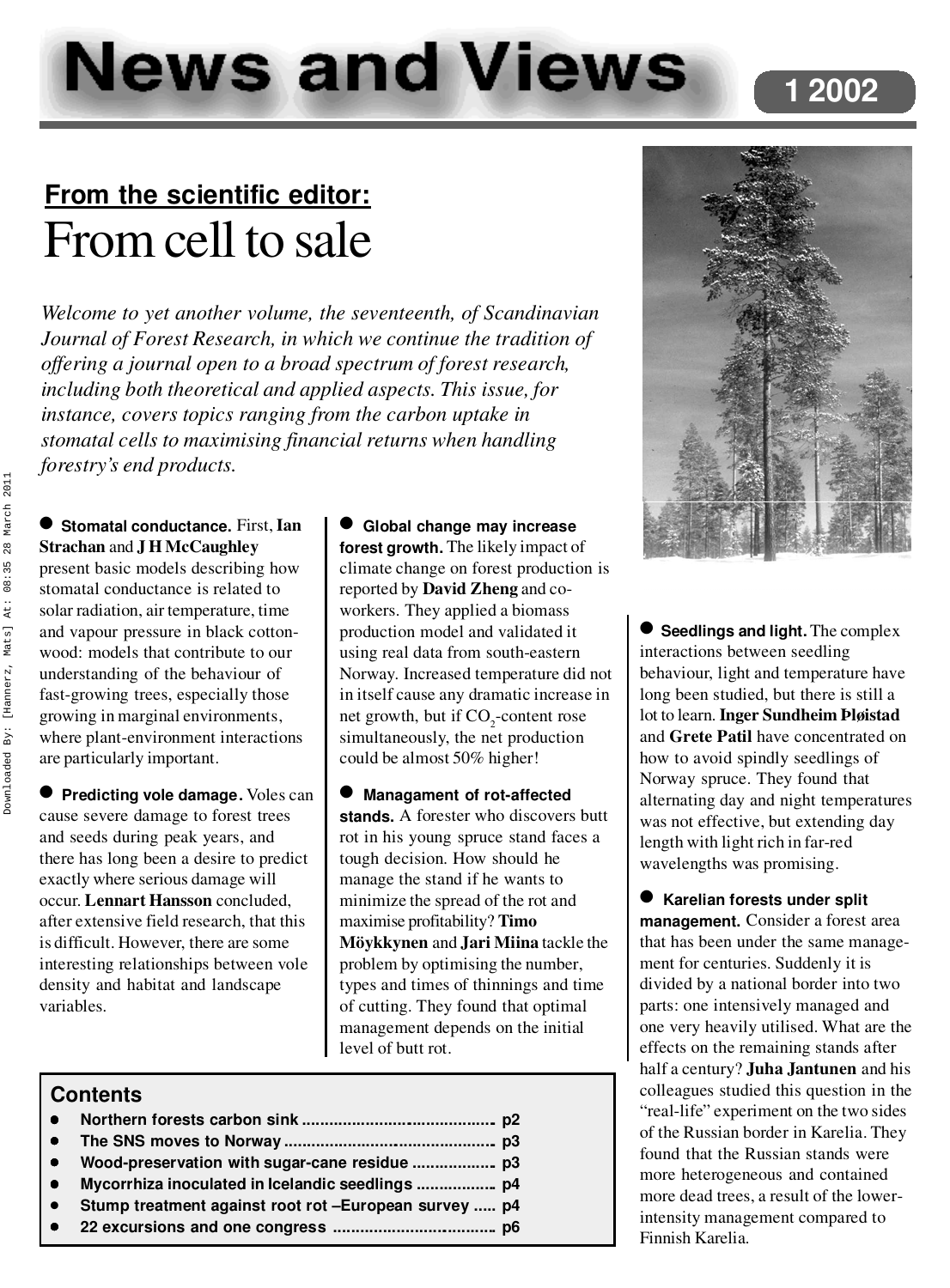l **Public opinion in forest planning.** Public opinion is becoming increasingly important in forest planning. But handling and drawing conclusions from the diverse, often unstructured, information that can be collected from the public is difficult. **Lena Hytönen** and her coworkers present a method to condense the diverse qualitative information generally obtained into a package that can be used directly for forest planning.

 $\bullet$  Intrinsic properties. The inner parts of the logs determine the value of the end products from forests. Knots have a major influence on their value, and they are one type of feature that can be detected by computer

#### tomography. **Urban Nordmark** presents a method for identifying the knots in images of logs using Artificial Neural Networks. The method seems to work well on the studied material, logs from young Scots pine.

 $\bullet$  **Optimisation.** Computer power also plays a major role in the paper by **Christine Todoroki** and **Mikael Rönnqvist.** They present a tool for optimising cutting in a sawmill that considers not only the maximum output for each log, but also the variable demands of the market. The system was tested and found to be efficient – fewer logs were required to meet the customers' changing requirements.

l **Value-added sawmill production.** The final paper in this issue is even closer to market issues, assessing which strategies towards value-adding activities give the highest returns in the sawmill industries. **Anders Roos** and colleagues analysed Swedish sawn wood industries. Almost half of the sawmills did not have any value adding activity at all, and these mills also had the lowest profit margins. The authors showed that profitability increased when value-adding activities (such as planing, drying to order, grading or laminating) were applied.

*Mats Hannerz, scientific editor mats.hannerz@skogforsk.se*

**Changes in carbon pool, tons C/ha/yr**

**1980s to 1990s**

## Northern forests carbon sink

**Forests in Europe, Russia and America accumulated nearly 700 million tonnes of carbon a year during the 1980s and 1990s. This is equivalent to about 12% of annual global carbon emissions from industrial activities. European forests soaked up 120 million tonnes of carbon a year, corresponding to about 11% of Europe's annual emissions. These figures come from a study carried out by NASA. The researchers used satellite data combined with forest inventory data.**

While sophisticated ground-based forest inventories are routinely done in some countries, vast tracts of forests in large countries such as Canada and Russia are rarely inventoried because of their remoteness. "This study suggests the possibility of surveying forests from space and making wood volume maps across a wide variety of forests" said **Ranga Myneni** of Boston University.

The researchers combined information on forest greenness obtained from sensors on satellites with wood volume data from forest inventories. The results were transformed into high-resolution maps of carbon stocked in about one and half billion hectares of northern forests located

above the 30th parallel.

By comparing the carbon stock maps of the late 1990s and early 1980s, the researchers were able to identify forests accumulating carbon, and forests losing carbon The researchers report that about 61 billion tonnes of carbon is contained in the wood of these northern forests.

The American and European forests contained more carbon per unit area than their Canadian and Russian counterparts (56 versus 41 tonnes per hectare). Among the European countries, Austria, France and Germany had notable stocks.

The rate of accumulating, in tonnes carbon per hectare per year, varied from country to country during the



sources sinks

1980s and 1990s. It was highest in Europe (0.84) and America (0.66), and lowest in Canada and China (0.29), with intermediate values for Russia  $(0.44)$ .

The researchers do not know whether these forests will continue to accumulate carbon in the future or release it at some point. That is why it is important to continue monitoring them, from both space and the ground.

*Source: EFI. www.efi.fi*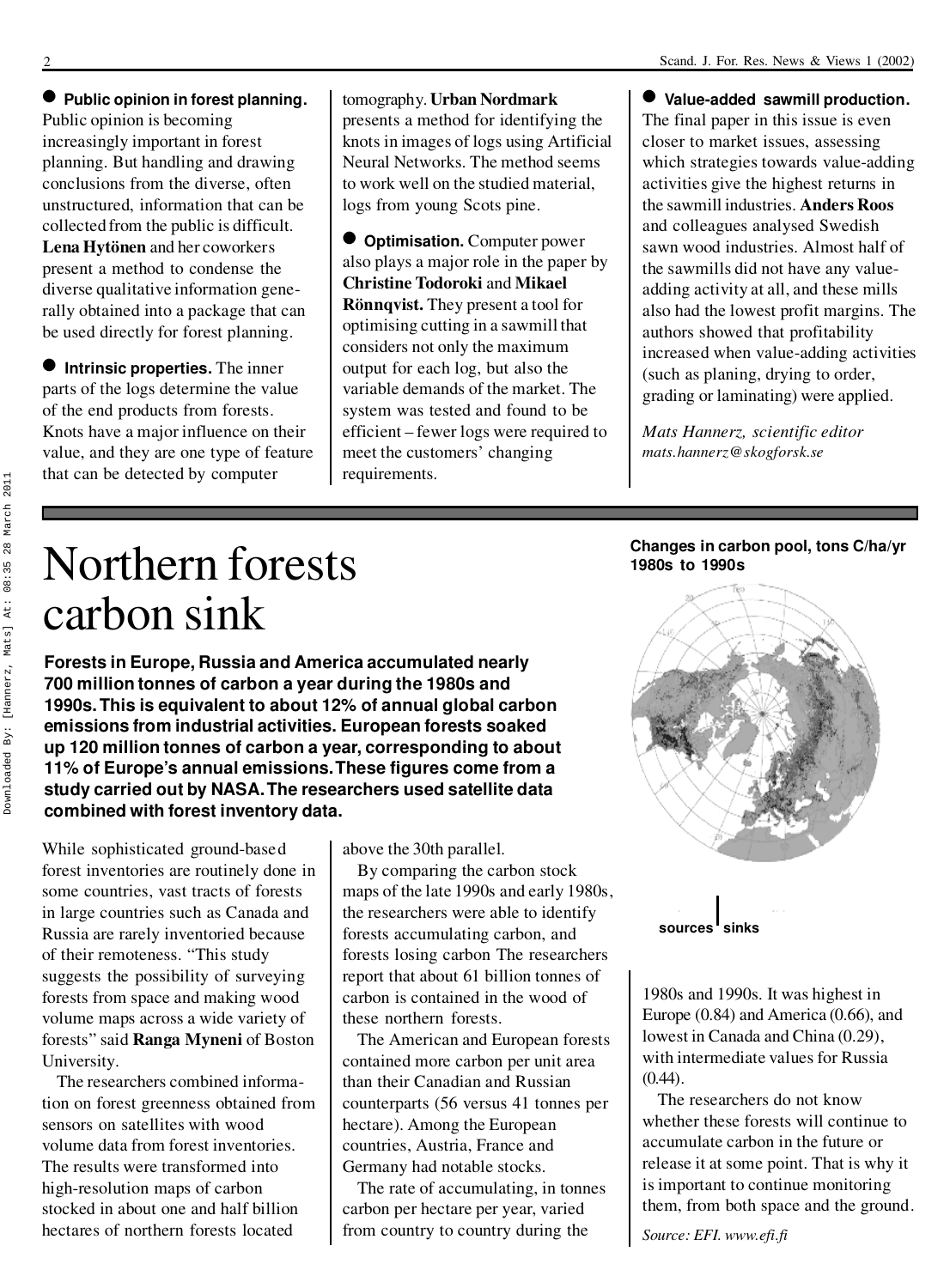## *News in brief from the SNS* The SNS moves to Norway

The Nordic Forest Research Co-operation Committee (SNS) has elected a new chairman, Olav Hepsö, Section Manager at the Research Council of Norway.

The chairmanship of the SNS rotates between the Nordic countries, and Norway will carry this responsibility during 2002– 2005.

The SNS secretariat will also be based in Norway during this period. The new secretary is Olav Gislerud, Adviser at the Research Council of Norway.



*Olav Hepsö, the new chairman*

#### **New address for SNS**

From January 1st, 2002, the address of the SNS will be:

The Nordic Forest Research Co-operation Committee (SNS) att: Olav Gislerud

The Research Council of Norway

P.O.Box 2700 St.Hanshaugen

N-0131 Oslo, Norway

Phone: +47 22 03 71 08

or +47 22 03 70 00

Telefax: +47 22 03 71 04

E-mail: og@forskningsradet.no



*Olav Gislerud, the new secretary*

### New grants

The SNS has decided to finance four new research projects from 2002. The four projects were selected after evaluating 13 project proposals. The new projects are:

l **Development of wood fibre composite materials** (2002–2004).

*Project leader:* Kristofer Gamstedt, Royal Institute of Technology, Stock holm

l **Role of fine roots in carbon dynamics of forest soils** (2002–2004). *Project leader:* Heljä-Sisko Helmisaari, Finnish Forest Research Institute, Vantaa

l **Control of apical growth cessation and cambial activity** (2002–2004). *Project leader:* Rishikesh P. Bhalerao, Swedish University of Agricultural Sciences, Umeå

**• Plant protection by beneficial soil organisms** (2002–2003).

*Project leader:* Gudmundur Halldorsson, Iceland Forest Research Station, Mógilsa

The SNS has also evaluated 15 grant applications concerning conferences, workshops and other meetings. Support from the SNS will be given to 12 of these networking activities during 2002.

## **Wood-preservation with sugar-cane residue**

In Norway, an alternative method of wood-preservation is being tested. The wood is treated with a natural chemical, a residue from sugar-cane. The chemical reacts with the wood so that the rot-fungi no longer recognise it as "food". The chemical also keeps the wood dry, by de activating OH-groups in it, making it less hygroscopic.

The chemical was origin ally isolated in Canada, and is now being developed by

a Norwegian company. In one experiment, sugar cane-treated wood stored in soil for a year lost only 3 to 7% of its substance, compared with 2 to 16% for traditional CCA-preserved wood and 50 to 73% for untreated wood.

The chemical penetrates the sap-wood of pine, but not the heartwood. This is no real problem, for this application**,** since the heart wood has good natural preservatives. But since the sugar-cane preservation colours the wood brown, you get an off-putting variation in colour between sapwood and heartwood.

*Source: Skogbruk 11/2001*

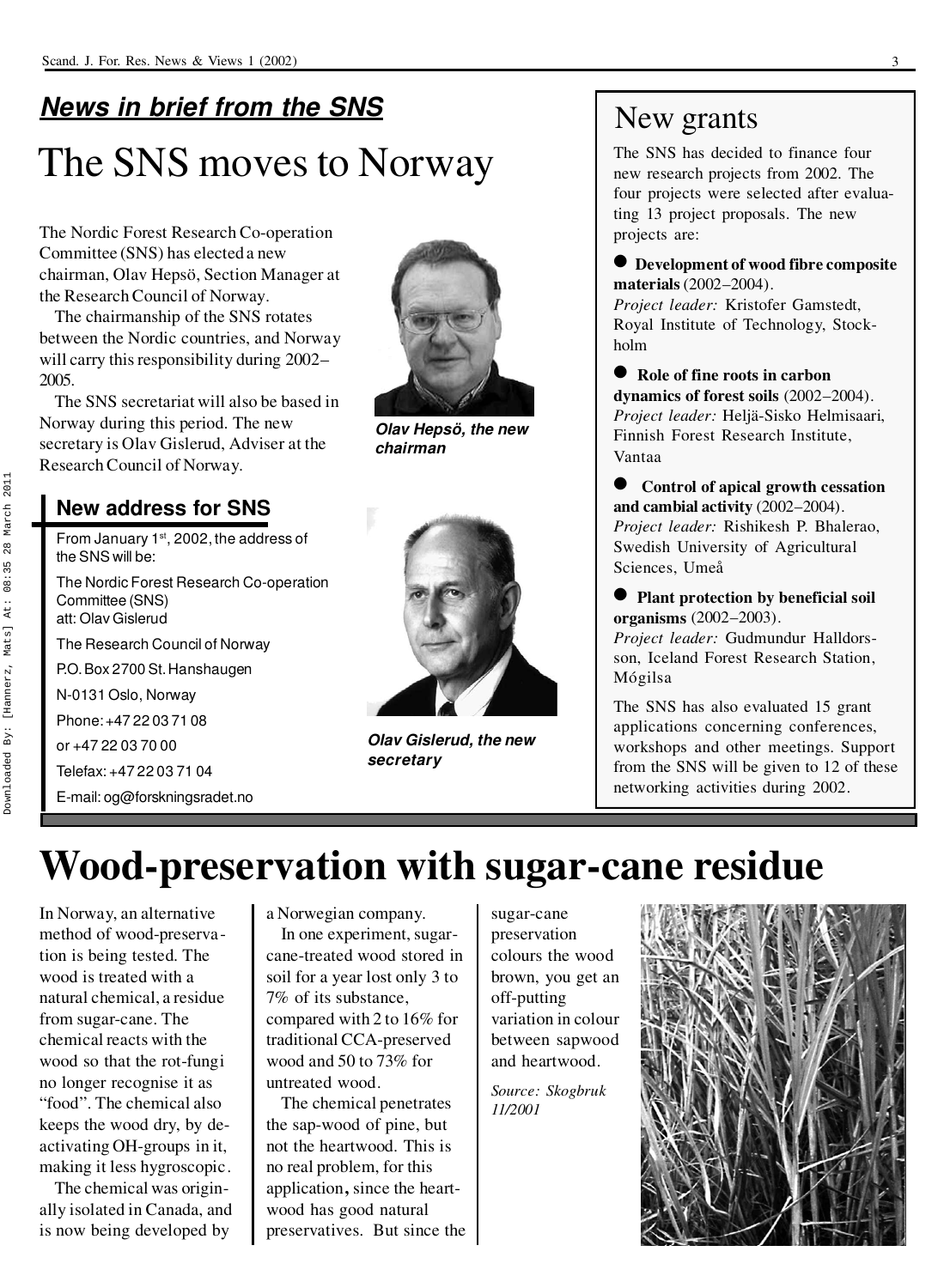# Mycorrhiza inoculated in Icelandic seedlings

**In Iceland, seedlings are regularly treated with mycorrhizal fungi. Experience shows that the treatment reduces plant losses, but has only a marginal effect on the seedlings' growth. This message was presented during the Nordic Seed and Plant Coun cil conference, recently held in Iceland.**

In Iceland, most of the trees planted are of foreign species. Moreover, many soils are sterile due to volcanic activities. Therefore, there are no appropriate mycorrhizal fungi in the soils.



*Larch seedling with ectomycorrhiza. Photo: Jörgen Hajek*

During the conference, the French researcher Jean Garbaye from Nancy Research Centre discussed his research. According to him, the mycorrhizae have a number of beneficial effects:

- $\bullet$  increasing the uptake of water and nutrients
- $\bullet$  protecting the roots of the seedlings from pathogens
- increasing the longevity of the fineroots.

In France, four nurseries are using mycorrhiza in the production of oak and Douglas fir. The mycorrhizae increase growth and reduce the need for fertilizer and fungicides in the nursery, he said. After planting, the seedlings take up nutrients more efficiently, and grow faster, which gives them significant advantages over the competing vegetation.

*Source: PLANTaktuellt nr 4 2001.*

## Stump treatment against root rot –European survey

**Poland, Britain and Sweden carry out the largest stump-treatment operations against root rot in Europe, according to a question naire survey recently conducted by SkogForsk, Sweden. Altoget her, the nine countries taking part in the survey treat stumps on a total of 210,700 ha a year.**

Although stump treatment is usually done in conjunction with thinning, some countries also perform the treatment during final felling.

Norway spruce (*Picea abies*) and Sitka spruce (*Picea sitchensis*) are the most frequently treated species—

except in Poland, where treatment is confined almost exclusively to Scots pine (*Pinus sylvestris*).

The most commonly used agent for preventing root rot is the fungus *Phlebiopsis gigantea*, followed by urea. Borate accounts for only 2% of the treatments**,** and is used mainly in Sweden.

The level of mechanization is generally high, although all treatment in Poland is done manually.

Finland, France, Poland and Sweden all predict their levels of stump treatment will increase in the future, whereas Britain expects the scale of

|                      | Area treated annually, hectares |
|----------------------|---------------------------------|
| Denmark              | 5.500                           |
| Finland              | 12,000                          |
| France               | 300                             |
| Germany              | $\circ$                         |
| Great Britain 69,000 |                                 |
| I reland             | 18,500                          |
| Norway               | 4 0 0                           |
| Poland               | 70,000                          |
| Sweden               | 35,000                          |
| Total                | 210.700                         |

operations to decline. The other countries believe that their treated areas will remain largely unchanged.

*Source: Resultat no. 15 2001. SkogForsk. Sweden*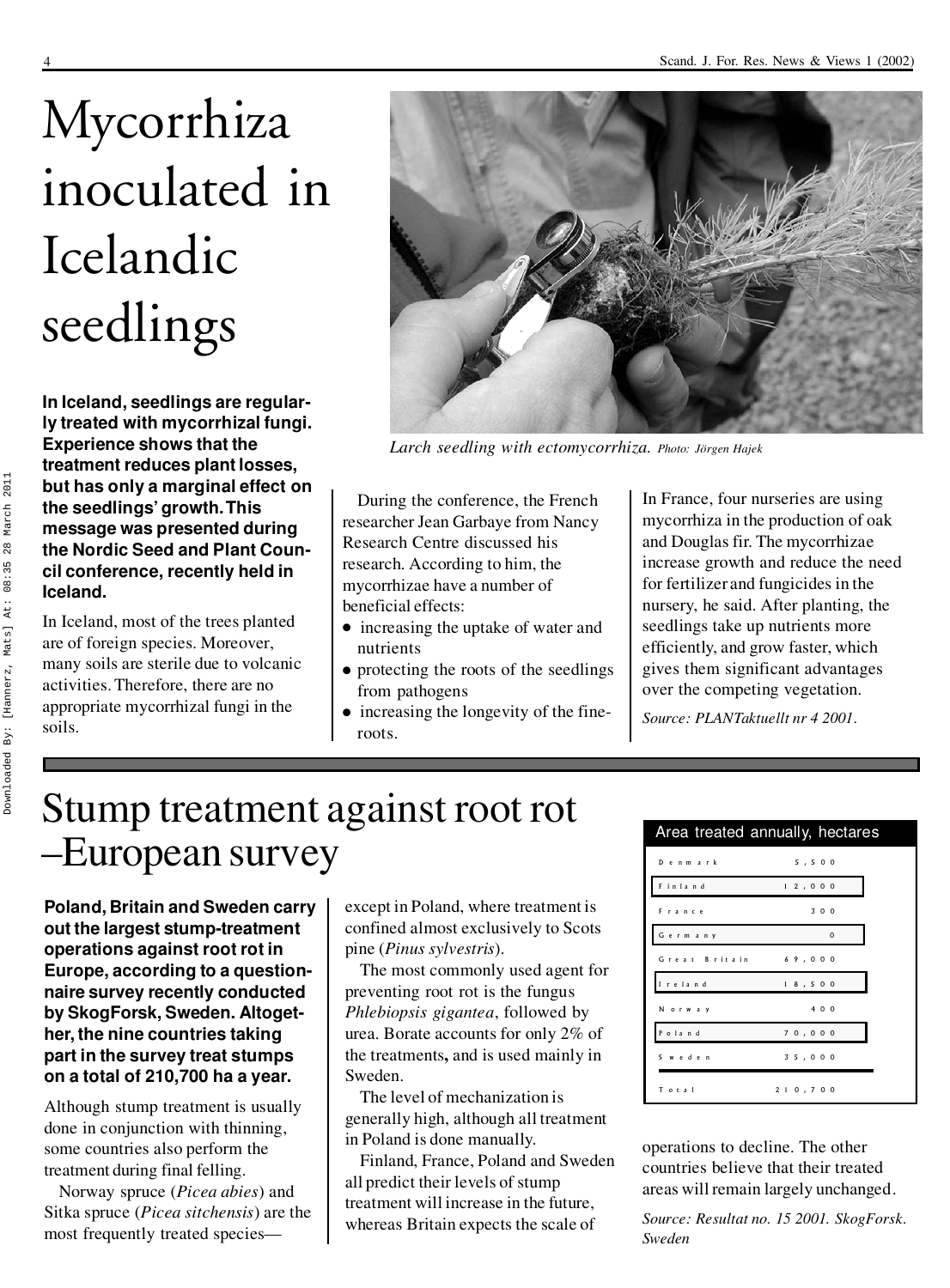#### **Less interest in "Svanen"-ecolabel**



In June 2001, the Nordic ecolabel Svanen introduced new criteria for paper. This has

led to a dramatic decrease in the number of licensed paper qualities– from over 1,000 to only 100 today. This is partly due to changes in the rules. At least 15% of the wood-fibre should now come from certified forests–or 50 % from recycled paper. There are also new rules for energy use and stipulations that the chemicals used should be biodegradable.

Many paper mills have turned to other environmental-certification systems for their paper; e.g. EMAS and ISO 14001.

### **Wood more hygienic than plastic**

After four weeks, there were more bacteria in plastic pallets than in wooden ones, although the plastic pallets were regularly cleaned, unlike their wooden counterparts. This was a surprise finding in a study in a meat producing company.

In the food-processing industry, there is a general trend away from wooden packaging to other materials, mainly for hygienic reasons. But this may be counterproductive, according to a number of European studies highlighting the natural antiseptic properties of wood.

In another study, pine-wood was found to be most effective for inhibiting the growth of

bacteria, followed by oak, larch, spruce and poplar. In this study, plastic (polyethylene) was less effective in hampering bacteria.

*Source: Skogeieren 12/2001 and www.trae.dk*

*Wooden cutting-board, obviously a hostile place for germs.*



### **Þorest sinks not included in Swedish CO2-agreement**

Sweden has committed itself to a 4% reduction in  $CO<sub>2</sub>$  by the year 2010 compared with the level in 1990. This is the main theme in a new government bill.

These are to be real domestic cuts, above and beyond any reductions attributed to sinks or mutual commitments with other countries (so called flexible mechanisms).

According to the Kyoto protocol and the following EU-agreements, Sweden

*The growing Swedish forest stock is not included*

*in the proposed CO2-goal for Sweden*

was allowed to *increase* its  $CO<sub>2</sub>$ -emissions by 10%. This was due to the big  $CO<sub>2</sub>$ -sink in the growing stock in Swedish forests, and the relatively low  $CO<sub>2</sub>$ -<br>emissions per capita in Sweden compared with other European countries.

But now the Swedish government has decided not to make use of these favourable considerations, and to reduce real  $CO_2$ -<br>emissions by 4%.

#### **Þorest gene-resources given high priority in Denmark**

The Royal Danish Veterin ary and Agriculture University has created a new professorship in forest gene-resources.

The new appointee (Erik Dahl Kjaer) will work with 20 different domestic species of trees and shrubs. The objective is to learn more about their gene resources– and how they are affected by manage ment. The project will inventory existing populations in Denmark, to identify hardy and resistant lines.

*Blackthorn is one of the species whose gene-pools will be investigated in the new Danish project.*

The project will involve co-operation with other Danish institutions, such as The Arboretum, and in the future many seed-sources will be used simultaneously in field experiments, gene bank and breeding populations.

*Source: Skov & Landskap Nyt No. 4 2001*